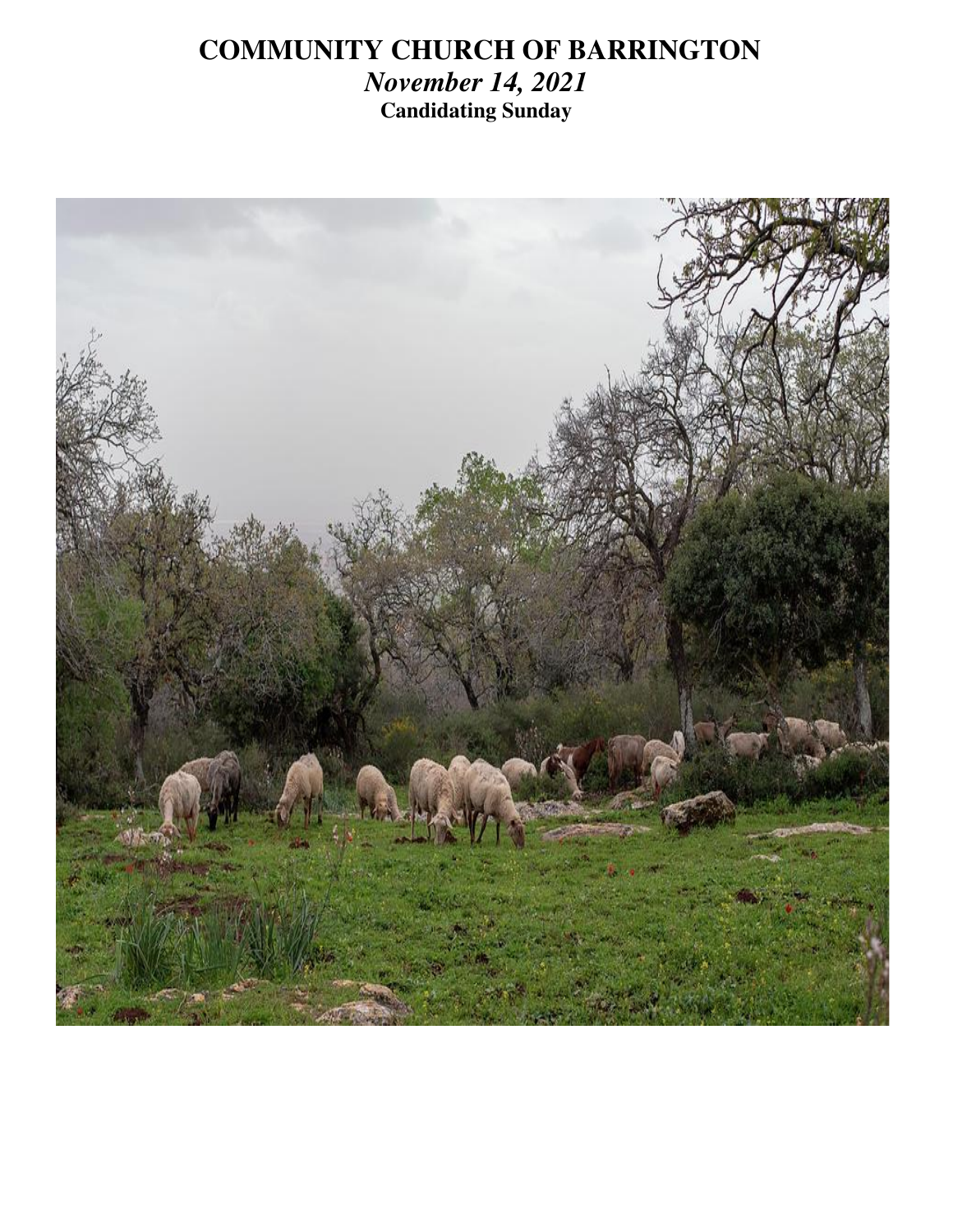#### **ORDER OF SERVICE November 14, 2021**

**PRELUDE** *Savior, Like a Shepherd Lead Us (Mark Hayes)*/ **Natalia Revinski** *More Love to Thee, O Christ (Mary McDonald)/Glorify Thy Name (Mark Hayes)* 

#### **WELCOME and ANNOUNCEMENTS Jayne Majzan**

#### **CALL to WORSHIP Ted Newman CALL to WORSHIP**

One: Friends, we gather together to worship the God of our fathers and mothers; **Many: The God of Abraham and Sarah, of Miriam and Moses;**  One: Who hears the people's cries and comes to their aid; **Many: Who meets us on holy ground and calls us to follow;** One: Who invites us to leave our selfish ways behind, take up our cross **Many: And discover what it means to truly live.** One: This is our God!

**Many: Let's worship together.**

#### **\*HYMN Morning Has Broken #362**

### **SCRIPTURE:** Leviticus 25:1-7 Ted Newman **Ted Newman**

The Lord spoke to Moses on Mount Sinai, saying: "Speak to the people of Israel and say to them: When you enter the land that I am giving you, the land shall observe a sabbath for the Lord. Six years you shall sow your field, and six years you shall prune your vineyard, and gather in their yield; but in the seventh year there shall be a sabbath of complete rest for the land, a sabbath for the Lord: you shall not sow your field or prune your vineyard. You shall not reap the aftergrowth of your harvest or gather the grapes of your unpruned vine: it shall be a year of complete rest for the land. You may eat what the land yields during its sabbath – you, your male and female slaves, your hired and your bound laborers who live with you; for your livestock also, and for the wild animals in your land all its yield shall be for food.

### **Mark 1:9-15**

In those days Jesus came from Nazareth of Galilee and was baptized by John in the Jordan. And just as he was coming up out of the water, he saw the heavens torn apart and the Spirit descending like a dove on him. And a voice came from heaven, "You are my Son, the Beloved; with you I am well pleased." And the Spirit immediately drove him out into the wilderness. He was in the wilderness forty days, tempted by Satan; and he was with the wild beasts; and the angels waited on him. Now after John was arrested, Jesus came to Galilee, proclaiming the good news of God, and saying, "The time is fulfilled, and the kingdom of God has come near; repent, and believe in the good news.

| One Voice:          | The word of God, for the people of God. |
|---------------------|-----------------------------------------|
| <b>Many Voices:</b> | Thanks be to God.                       |

**\*GLORIA PATRI** *Please stand as we sing* **#806** *Glory to the Father, glory to the Son, glory to the Holy Spirit, Three in One; as it was in the beginning, is now, and shall be, world without end. Amen.*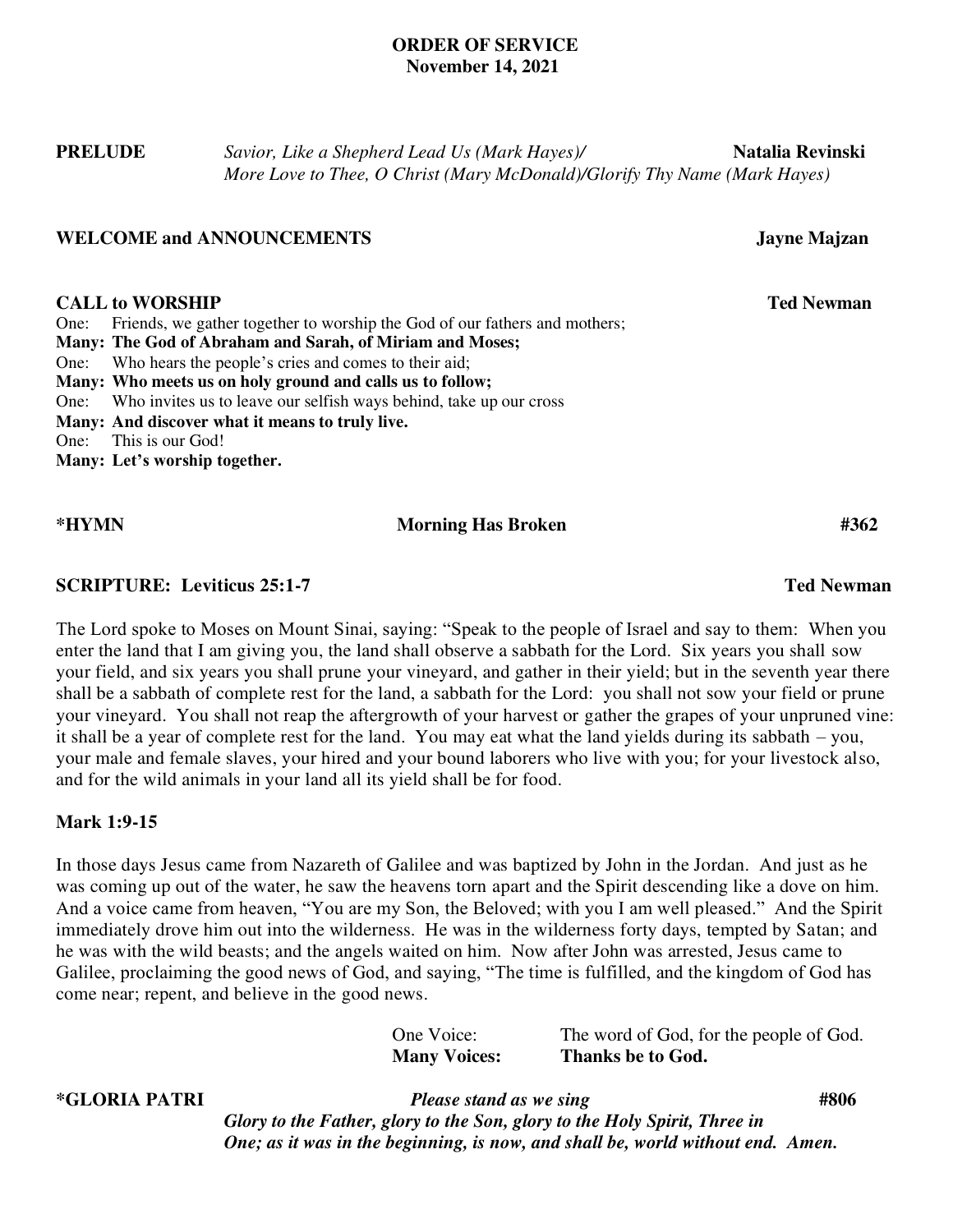**Musical Offering** *I Am His, and He is Mine Arr. By Cindy Berry*

**DOXOLOGY****#808**

 *Praise God from who all blessings flow; praise Him, all creatures here below; Praise Him above, ye heavenly host; praise Father, Son, and Holy Ghost. Amen.* 

# **PRAYER OF DEDICATION The Internal interval of the Interval interval interval interval interval interval interval interval interval interval interval interval interval interval interval interval interval interval interva**

**CALL to PRAYER Lord Listen to Your Children Praying #629**  Lord, listen to Your children praying. Lord, send Your spirit in this place. Lord, listen to Your children praying, send us love, send us power, send us grace.

**JOYS and CONCERNS of the CHURCH Alayne McNulty** One Voice: Gracious God **Many Voices: Hear our Prayer** 

**PASTORAL PRAYER Alayne McNulty** 

# **THE LORD'S PRAYER**

**Our Father, Who art in heaven, hallowed be Thy name; Thy kingdom come; Thy will be done on earth as it is in heaven. Give us this day our daily bread and forgive us our debts as we forgive our debtors. Lead us not into temptation, but deliver us from evil, for Thine is the kingdom and the power and the glory forever. Amen.** 

**PRAYER for ILLUMINATION** One Voice: May the words of my mouth, **All Voices: And the meditations of our hearts, be acceptable in Thy sight, O Lord, our Strength and our Redeemer. Amen.**  *(Psalm 19)*  **SERMON Fallow Ground, Hallowed Ground** Rev. Christopher Shade

**HYMN Be Thou My Vision #532**

**BENEDICTION** Rev. Christopher Shade

**ANTHEM** *Holy Ground Arr. By Mark Hayes*